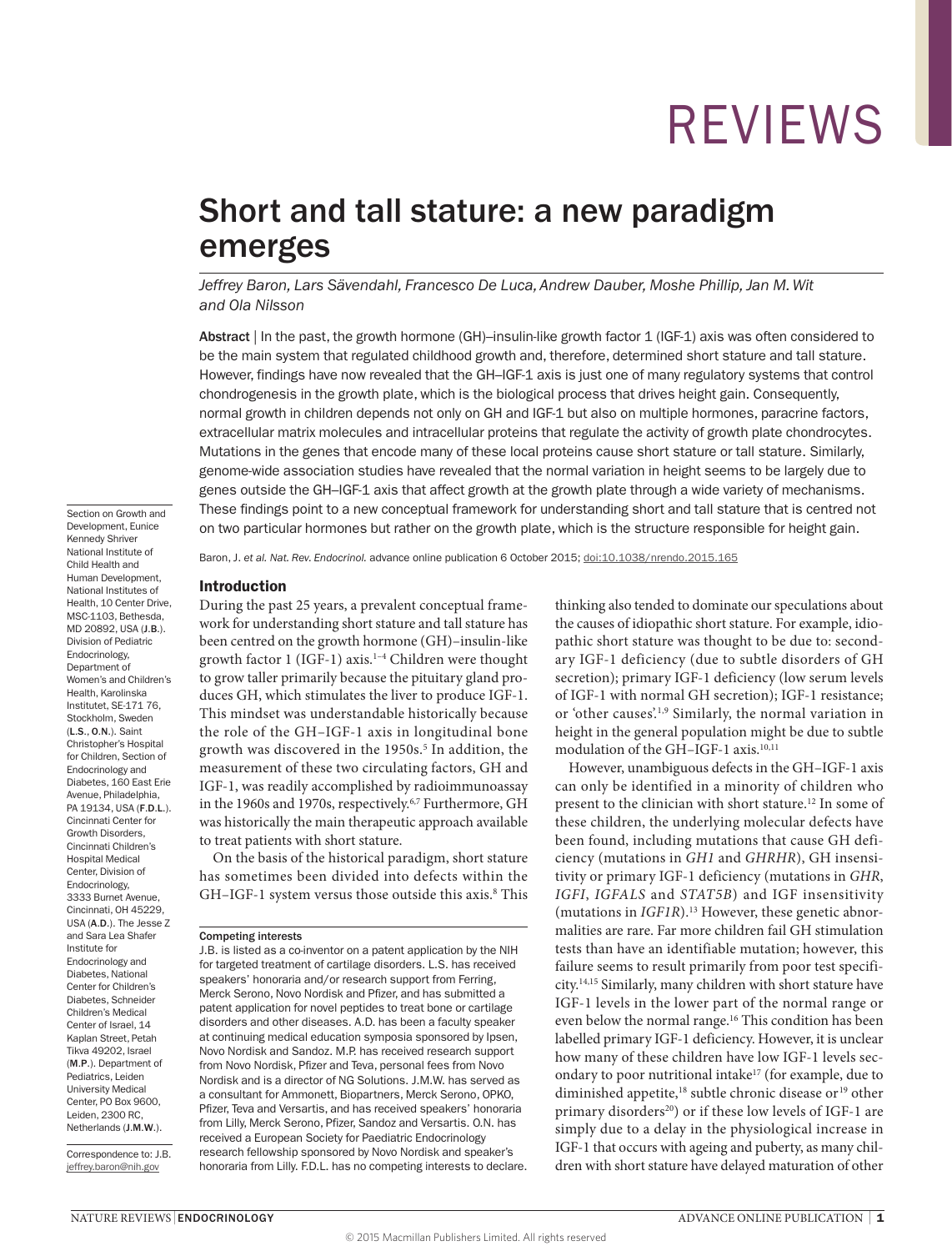#### Key points

- Linear growth (that is, gain in height) is determined by the rate of growth plate chondrogenesis
- Short stature is caused by decreased chondrogenesis whereas tall stature is the result of increased chondrogenesis
- The rate of growth plate chondrogenesis is regulated by many systems, including those related to intracellular, paracrine and extracellular matrix factors, as well as endocrine mechanisms
- Findings from the past decade have identified many new genetic defects responsible for short and tall stature that occur across the systems that regulate growth plate activity
- Similarly, genome-wide association studies have revealed that the normal variation in height seems to be due to many genes that affect the growth plate through a variety of mechanisms
- These new findings suggest a novel conceptual framework for understanding short and tall stature, which is centred on the growth plate—the structure responsible for height gain

physiological processes.17 Thus, the vast majority of children with short stature do not have a well-substantiated defect in the GH–IGF-1 axis.12

In this Review, we explore the latest discoveries in the molecular and cell biology of childhood growth and in the clinical genetics of childhood growth disorders. Taken together, these new findings reveal that the GH–IGF-1 axis is just one of many regulatory systems that control linear growth (gain in height). On the basis of these new findings, we propound a broader conceptual framework to understand linear growth disorders. This more general paradigm is centred on growth plate chondrogenesis, which is the fundamental biological process that drives linear growth in children.

#### A new paradigm

GH and IGF-1 stimulate linear growth in children by acting on the growth plate (Figure 1). The growth plate is a thin layer of cartilage that is found in most bones (other than the skull and facial bones), including the long bones and vertebrae. In the growth plate, chondrocytes proliferate, undergo hypertrophy and secrete cartilage extracellular matrix components (Figure 1). These processes generate new cartilage tissue, which is subsequently remodelled into bone tissue.<sup>21,22</sup> The net result is that new bone is progressively created at the growth plate, which causes bones to grow longer and children to grow taller. GH acts on the growth plate to stimulate new bone formation both through regulating circulating levels of IGF-1 and also locally, in part through local IGF-1 production.5,22

However, findings from both basic and clinical studies (discussed later in this Review) have revealed that the GH–IGF-1 axis is just one of many regulatory systems that control chondrogenesis in the growth plate and, therefore, regulates linear growth in children (Figure 2). Consequently, normal growth in children requires not just concentrations of GH and IGF-1 within the normal range, but also normal production and action of multiple other hormones, paracrine factors and extracellular matrix molecules. Normal growth also requires the multiple intracellular processes needed for chondrocyte proliferation, hypertrophy and extracellular matrix production to function as usual. Many new genes have been identified that, when mutated, result in short stature or tall stature, the majority of which do not participate in the GH–IGF-1 system (these findings are discussed later in this Review). Similarly, normal variation in height seems to be largely due to genes outside the GH–IGF-1 axis that modulate growth at the growth plate through a wide variety of mechanisms.23 These novel findings point to a new conceptual framework for understanding short and tall stature, a framework that is centred not on two particular hormones but the growth plate itself.

#### Multiple pathways for normal growth

In the past, the study of childhood growth was severely limited by the available experimental methods. Endocrine factors in the circulation could be measured by immunoassays, but few methods were available to study, for example, paracrine factors that act locally in the growth plate without entering the circulation or intracellular molecular pathways that regulate chondrocyte proliferation and differentiation. However, in the past few decades, a wide variety of new experimental approaches have yielded an explosion of information about the function of the growth plate. For example, knockout of many genes not previously known to be important in the growth plate have produced phenotypes in which skeletal growth at the growth plate is affected, thus uncovering unexpected new areas of growth plate physiology.21 In parallel, new molecular genetic techniques used in clinical research have been used to identify genetic abnormalities that cause short stature, many of which occur in genes involved, not in the GH–IGF-1 axis, but in other, often local, pathways necessary for a normally functioning growth plate. Taken together, the basic biology and clinical genetic studies have expanded our view of childhood growth physiology and pathophysiology.

#### Hormones and cytokines

In addition to GH and IGF-1, multiple other hormones also regulate linear growth, including thyroid hormone, glucocorticoids, estrogens and androgens. Evidence suggests that each of these endocrine factors regulate growth in part by a direct action on the growth plate. For example, infusion of dexamethasone, a synthetic glucocorticoid, directly into the growth plate causes local slowing of growth in that growth plate.<sup>24,25</sup> Furthermore, addition of dexamethasone to culture medium slows growth of cultured fetal metatarsal bones.24,25 Clinically, treatment of glucocorticoid-induced short stature with GH can partially compensate for administering a low dose of glucocorticoid; however, GH treatment has little effect when high doses of glucocorticoids are administered.<sup>26</sup> Similar evidence has been found for direct effects of thyroid hormone, $27,28$  androgen $29,30$  and estrogen. $31,32$  In addition, these hormonal systems can interact. For example, glucocorticoids have complex effects on GH production<sup>33</sup> and inhibit production of thyroid hormone.<sup>34</sup>

Estrogen has complex effects on the growth plate, not only altering growth rate, but also accelerating the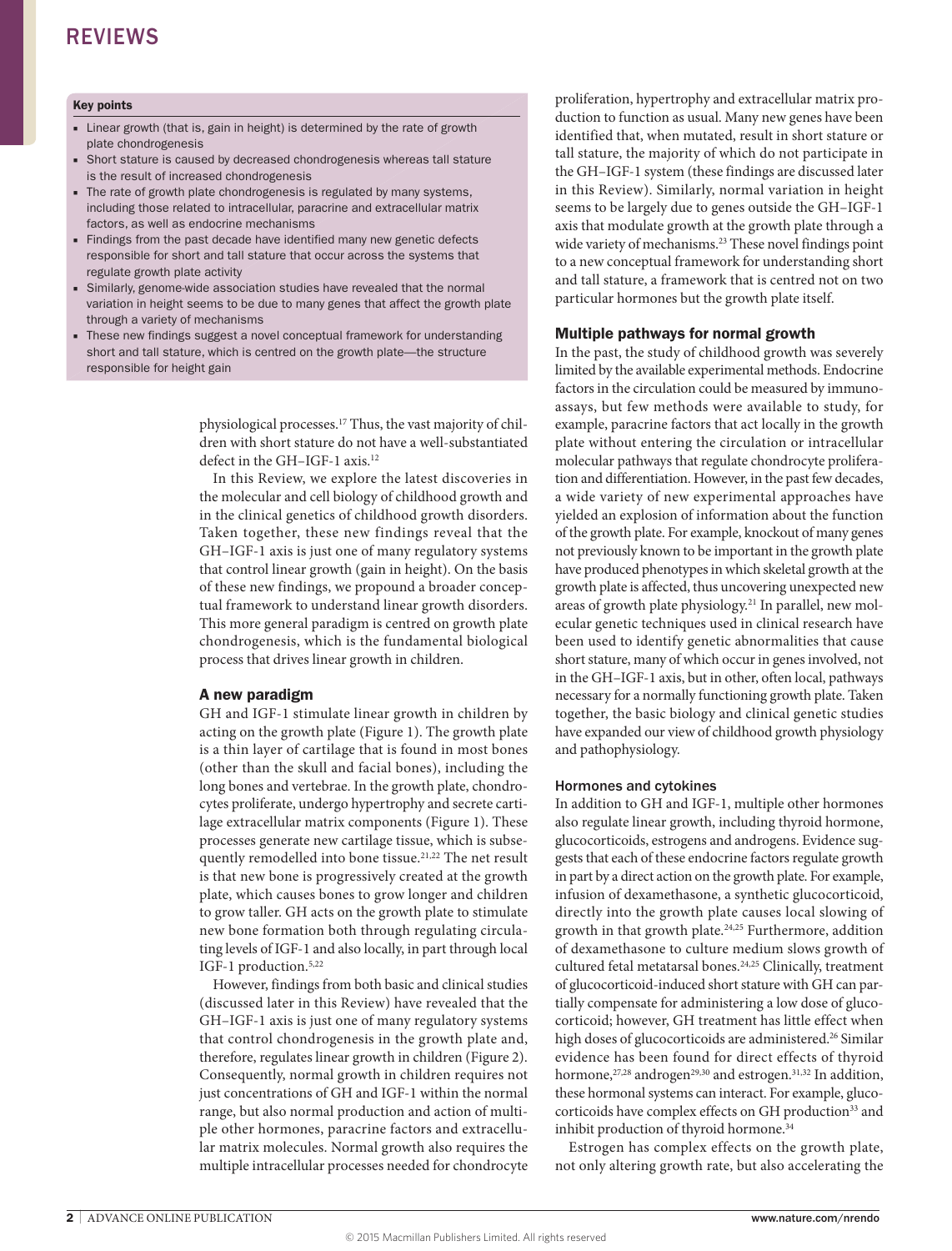loss of progenitor cells in the resting zone and thereby speeding up the developmental program of growth plate senescence, which causes early cessation of growth.<sup>35,36</sup> Consequently, inactivating mutations in the genes that encode the estrogen receptor<sup>37,38</sup> and aromatase<sup>39</sup> (the enzyme that converts androgens to estrogens) cause the program of growth plate senescence to progress more slowly than in individuals without these mutations, which prolongs linear growth beyond adolescence and thus results in adult tall stature. Aromatase inhibitors produce similar effects and are, therefore, under investigation as a treatment for short stature in boys.40,41 Some of the estrogen that modulates growth physiologically might be produced locally by chondrocytes in the growth plate that express aromatase, as well as other enzymes that metabolize steroids.<sup>32,42</sup>

Proinflammatory cytokines are endogenously produced by chondrocytes in the growth plate and might act intrinsically to modulate longitudinal bone growth.<sup>43</sup> Furthermore, the growth plate is targeted by extrinsic factors, including cortisol and proinflammatory cytokines, levels of which are both raised during stress and chronic inflammation.<sup>44</sup> Some of these proinflammatory cytokines negatively regulate growth plate function (whether circulating or endogenous proinflammatory cytokines are more physiologically important is currently unclear).45 Some evidence suggests that tumour necrosis factor, IL-1β and IL-6 act directly on growth plate cartilage to suppress bone growth.<sup>43,46,47</sup> These cytokines might act in synergy, which would further potentiate their negative effects on the function of cartilage in the growth plate.47

Longitudinal bone growth is also regulated by nutritional intake, which is mediated in part through a complex endocrine network that includes leptin, IGF-1, sex steroids, thyroid hormone and glucocorticoids.<sup>22</sup> As a result, undernourished children have impaired linear growth (despite raised GH levels) whereas children with obesity have normal or mildly accelerated growth (despite low GH levels).48

#### Physical mechanisms

Growth plate function can also be affected by physical mechanisms. Even fairly low doses of ionizing radiation, such as a single dose of 10 Gy, can impair longitudinal growth.49 Mechanical compression across the growth plate also impairs the elongation of bones,<sup>50</sup> which is partly due to decreased enlargement of hypertrophic chondrocytes.51 The inhibitory effects of compression on the growth plate might contribute to progression of scoliosis and tibia vara (also called Blount disease).<sup>50</sup> Similarly, physical compression is used in the clinic to correct inequalities in limb length and angular deformities.52 However, in children, the effects of dynamic load variation due to exercise has not been well established.<sup>53</sup>

#### Paracrine factors

One area in which our understanding has advanced enormously involves the role of paracrine signals in the growth plate. Paracrine factors are secreted by chondrocytes in



nature  $\frac{1}{2}$  Framing comprises three histologically Figure 1 | Human growth plate histology from an 11-year and functionally distinct zones—the resting, proliferative and hypertrophic zones—sandwiched between the epiphyseal bone and the metaphyseal bone. Bar represents 100μm.

the growth plate, or sometimes cells in the surrounding perichondrium, and act locally on chondrocytes to regulate proliferation and differentiation. The use of *in vitro* and *in vivo* approaches has uncovered a host of paracrine factors necessary for normal growth plate function, including multiple fibroblast growth factors (FGFs), 54-57 bone morphogenetic proteins (BMPs),<sup>58-60</sup> Wnts,<sup>61,62</sup> the parathyroid hormone-related protein (PTHrP) and Indian hedgehog (IHH) pathway<sup>21</sup> and the C-type natriuretic peptide (CNP)–atrial natriuretic peptide receptor 2 (NPR2) pathway.<sup>63</sup> Mutations in genes involved in these paracrine signalling systems can severely impair bone growth in both mice and humans.

For example, fibroblast growth factor receptor 3 (FGFR-3) is a negative regulator of growth plate chondrogenesis.21 Consequently, activating mutations in *FGFR3* impair elongation of bone in patients with achondroplasia, hypochondroplasia or thanatophoric dysplasia.64 A report published in 2015 has identified a mutation that activates *FGFR3* in a family with autosomal dominant proportionate short stature.<sup>65</sup> Conversely, heterozygous<sup>66</sup> and homozygous<sup>67</sup> mutations that inactivate *FGFR3* have been reported in individuals with tall stature. At the growth plate, FGF signalling via FGFR-3 leads to activation of several pathways, including the mitogen activated protein kinase (MAPK) and Janus kinase–signal transducer and activator of transcription (JAK-STAT) pathways.<sup>68,69</sup> FGFR-3 signalling negatively regulates growth by decreasing proliferation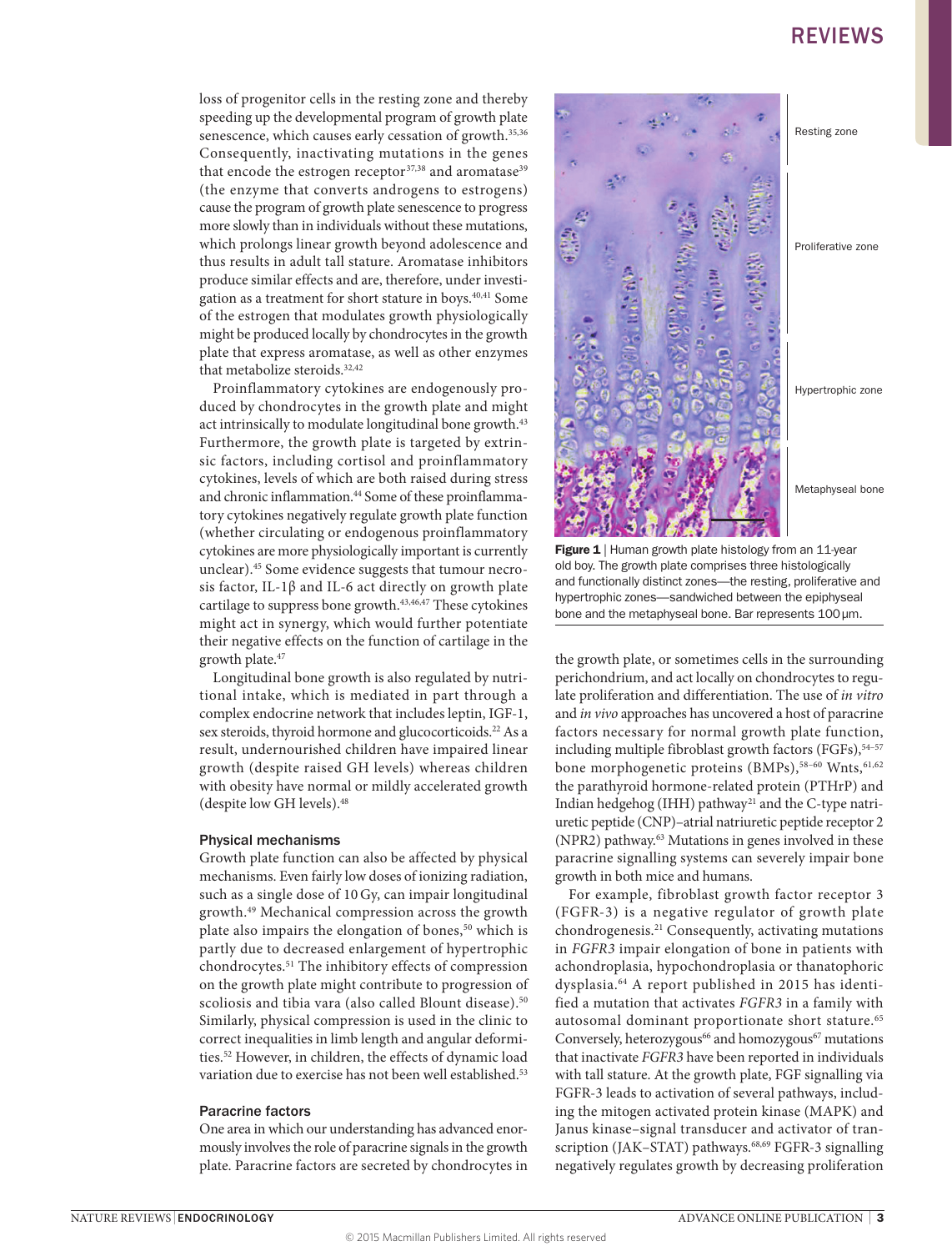

 $\frac{1}{2}$  Registerion of growth plate function. Shortchoogie promotation and differentiation in the growth plate are regulated by many factors, including **Figure 2** | Regulation of growth plate function. Chondrocyte proliferation and nutritional, endocrine, inflammatory cytokines, extracellular fluid (for example, oxygen and pH), paracrine, extracellular matrix and intracellular mechanisms. Not depicted are the interactions among many of these systems; for example, nutritional intake strongly affects endocrine regulators of the growth plate.

in the proliferative zone, decreasing production of the extracellular matrix, accelerating the onset of hypertrophic differentiation and decreasing the size of the hypertrophic chondrocytes.<sup>57,70-72</sup> These effects are at least in part due to interactions with other paracrine factors, including downregulation of IHH expression, as well as interactions with CNP and BMP signalling.<sup>72-74</sup>

The PTHrP and IHH paracrine system also has a critical role in the regulation of growth plate function. These two paracrine factors form a negative feedback loop within the growth plate that regulates chondrocyte hypertrophy and proliferation.<sup>21</sup> Consequently, mutations in the genes that encode IHH, PTHrP and parathyroid hormone receptor 1 (PTH1R) cause specific skeletal dysplasias. For example, heterozygous mutations in *PTHLH*, the gene that encodes PTHrP, result in short stature and short fingers in individuals with brachydactyly, type E2.75

Another paracrine factor of importance in the growth plate is CNP. This peptide was named owing to its structural similarity to atrial natriuretic peptide, but has a very different physiologic role as a local positive regulator of growth plate function.76–78 Consequently, homozygous inactivating mutations in *NPR2*, the gene that encodes the receptor for CNP, cause a severe skeletal dysplasia, termed Moroteaux acromesomelic dysplasia.79 Interestingly, heterozygous mutations cause a milder phenotype than homozygous mutations, presenting as short stature without clear signs of a skeletal dysplasia.<sup>20</sup> Studies published over the past 2 years suggest that  $\sim$ 2% of children who present with idiopathic short stature have mutations in *NPR2*. 80–82 Conversely, overexpression of CNP83,84 or activating mutations in *NPR2*85,86 result in tall stature. Binding of CNP to NPR2 stimulates the guanylyl cyclase activity of the receptor, thereby increasing synthesis of cGMP, which activates the type II cGMPdependent protein kinase.<sup>87</sup> Mice deficient in this protein kinase also have severely impaired growth plate function.88 This signalling system leads to inhibition of the MAPK pathway, thus antagonizing FGFR signalling,<sup>89</sup> which provides an explanation for the beneficial effects

of CNP overexpression or administration in a mouse model of achondroplasia.<sup>90</sup>

BMPs, also known as growth and differentiation factors (GDFs), belong to the transforming growth factor β (TGF-β) superfamily of paracrine factors. When they were originally discovered, BMPs were described as the component of demineralized bone matrix that can induce ectopic bone formation; however, they were subsequently found to also regulate a multitude of processes in skeletal development, including spatial regulation of proliferation and differentiation in the growth plate.<sup>63</sup> Consistent with this finding, inactivating mutations in the genes that encode several BMPs, their receptors and antagonists lead to skeletal dysplasias, including brachydactyly, type A2 (*BMP2* or *BMPR1B*), brachydactyly, type A1 and brachydactyly, type C (*GDF5*), chondrodysplasia, Grebe type (*GDF5*), Klippel–Feil syndrome 1 (*GDF6*) and proximal symphalangism 1A (*NOG*). Local modulation by antagonists and sequestration by extracellular matrix molecules are crucial for local regulation of BMP and TGF-β signalling during development and growth. Consequently, excessive TGF-β signalling has been identified as an important pathogenic mechanism for Marfan syndrome,<sup>91</sup> which is characterized by disproportionate skeletal overgrowth and aortic dilation<sup>92</sup> and is caused by mutations in the gene that encodes fibrillin 1 (*FBN1*). Angiotensin II receptor blockers act as TGF-β antagonists and are, therefore, being evaluated in clinical studies for prevention of aortic dilatation in Marfan syndrome.<sup>93</sup>

#### Cartilage extracellular matrix

Chondrocytes secrete a unique extracellular matrix that contains specific collagens (including collagen type II and X), proteoglycans (including aggrecan) and noncollagenous proteins that are vital for normal functioning of the growth plate. This extracellular matrix provides the compressible, resilient structural properties of cartilage and also interacts with signalling molecules to regulate growth plate chondrogenesis.<sup>94</sup> As a result, mutations in genes that encode matrix proteins and proteoglycans often interfere with growth plate function.<sup>95</sup> For example, mutations in *COL10A1*, the gene that encodes collagen α-1(X) chain, cause a skeletal dysplasia termed metaphyseal chondrodysplasia, Schmid type.96

Mutations in the gene *ACAN*, which encodes aggrecan (a major proteoglycan component of the cartilage extracellular matrix), also affect linear growth. Homozygous mutations lead to a severe skeletal dysplasia, spondyloepimetaphyseal dysplasia aggrecan type.<sup>97</sup> Heterozygous mutations can present as a milder skeletal dysplasia, (spondyloepiphyseal dysplasia, Kimberley type98) or as short stature without radiographic evidence of skeletal dysplasia, which can either be disproportionate<sup>99</sup> or proportionate.100 The short stature is typically associated with an advanced bone age and early cessation of growth.100 In some patients, this disorder affects not only the growth plate cartilage but also the articular cartilage, which causes osteochondritis dissecans and early-onset osteoarthritis.99,100 In animal models, mutations in *Acan* cause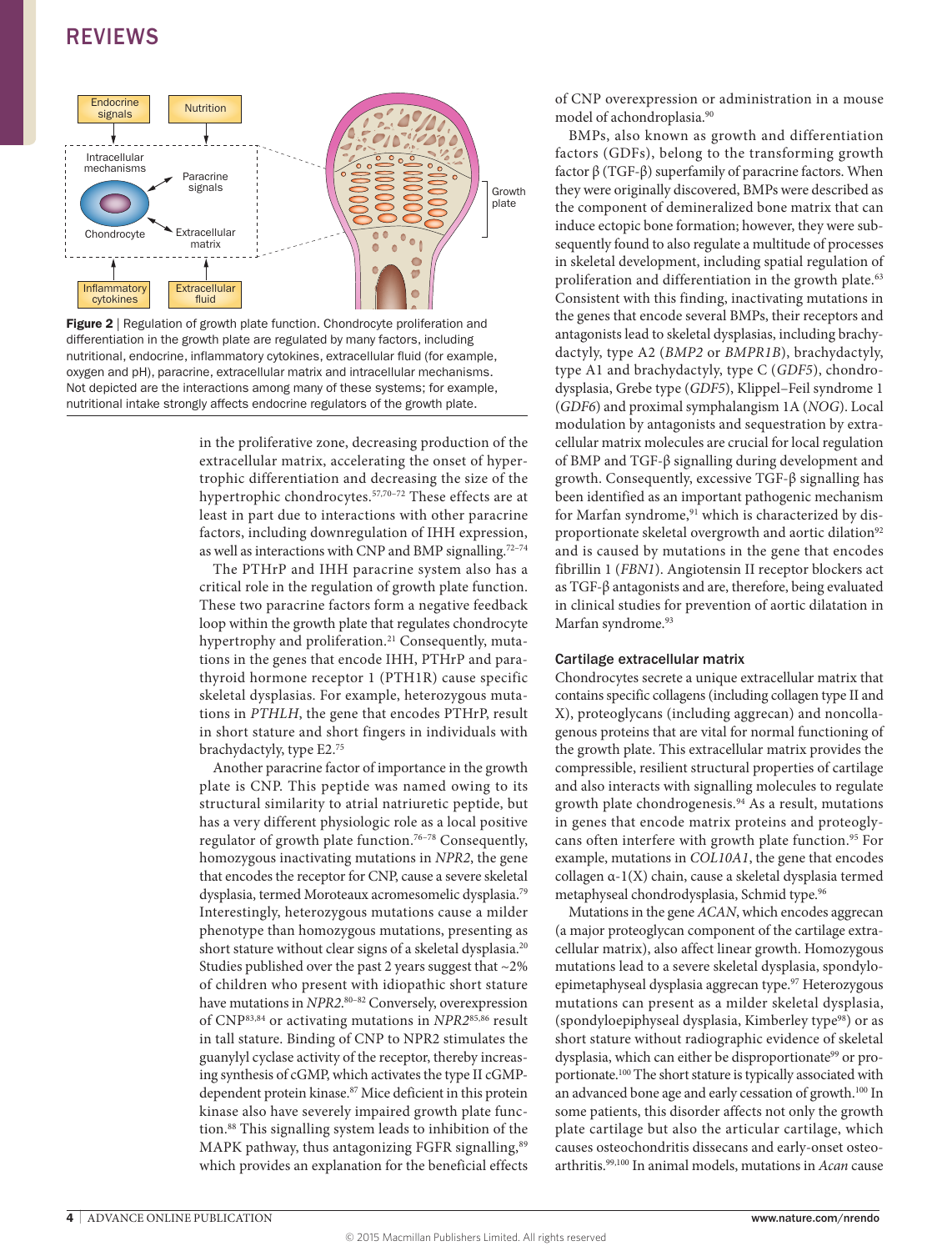growth plate dysfunction, including decreased chondrocyte proliferation and accelerated hypertrophic chondrocyte differentiation associated with disrupted IHH, FGF and BMP signalling.101,102

Other noncollagenous matrix proteins might also interact with paracrine signals. For example, biglycan and decorin modulate growth and bone formation through interactions with TGF-β, as demonstrated by the postnatal growth retardation and osteoporosis seen in mice lacking biglycan.103 Similarly, excessive TGF-β signalling has been identified as an important pathogenic mechanism in Marfan syndrome.91,92 Interestingly, mutations in *FBN1* also cause short stature in Weill–Marchesani syndrome, geleophysic dysplasia and acromicric dysplasia.104

#### Intracellular pathways

A variety of intracellular pathways that have important roles in growth plate chondrogenesis have also been discovered. For example, transcription factors SOX-5, SOX-6 and SOX-9 are critical regulators of chondrocyte differentiation.105 As one would expect, mutations that affect key intracellular pathways lead to growth disorders in humans. For example, inactivating mutations in *SOX9* result in a severe skeletal dysplasia, campomelic dysplasia.<sup>105</sup>

As another example, homozygous inactivating mutations in *SHOX*, which encodes another transcription factor expressed in the growth plate,<sup>106</sup> are associated with Langer mesomelic dysplasia (characterized by severe defects in bone growth). Heterozygous inactivating mutations, or deletions of *SHOX* or its enhancer regions, result in a milder skeletal dysplasia (Leri–Weill dyschondrosteosis) or can present clinically as idiopathic short stature, with body proportions that are mildly affected or sometimes within the normal range.<sup>107</sup> Of individuals presenting with idiopathic short stature, 2–15% have mutations in *SHOX*, with the exact percentage depending on the study.108 Conversely, increased copies of *SHOX* are associated with tall stature in individuals with Klinefelter syndrome and other types of sex chromosome aneuploidy.109

Another pathway that is important for skeletal growth due to its effect on cellular proliferation and differentiation of growth plate chondrocytes is the Ras–MAPK signalling pathway. This pathway integrates signals from several growth factors including FGFs, CNP and epidermal growth factor.<sup>68</sup> Ras, a small GTPase, signals via MAPK cascades to phosphorylate numerous cytoplasmic and nuclear proteins, regulating cell proliferation and differentiation.110 Increased activation of this pathway results in a number of overlapping syndromes including Noonan syndrome, LEOPARD syndrome, Costello syndrome, cardiofaciocutaneous syndrome and neurofibromatosis– Noonan syndrome, which are all characterized by neurocutaneous manifestations and varying degrees of postnatal growth failure.<sup>111,112</sup> By contrast, Sotos syndrome (characterized by tall stature) is associated with decreased activity of the Ras–MAPK pathway.113

Skeletal growth is also regulated by nuclear factor κB (NF-κB) and a group of seven transcription factors, including transcription factor p65 (RelA), c-Rel, RelB, p50/p105 (NF-κB1) and p52/p100 (NF-κB2). In growth plate chondrocytes, NF-κB–p65 helps to mediate the stimulatory effects of GH and IGF-1 on chondrogenesis.114 In humans, heterozygous loss-of-function mutations in the gene that encodes IκBα, an essential component of the NF-κB pathway, result in GH insensitivity and growth failure, as well as ectodermal dysplasia and immunodeficiency.<sup>115</sup>

Mutations in genes that encode proteins involved in fundamental cellular processes can produce severe global growth deficiencies, termed primordial dwarfisms, that affect not just the growth plate but also multiple other tissues and typically impair both prenatal and postnatal growth.116 For example, 3M syndrome, which includes severe intrauterine growth retardation and postnatal short stature, is caused by defects in one of three genes: *CUL7*, <sup>117</sup> *OBSL1*118 and *CCDC8*. 119 The products of these three genes form a complex that has a critical role in maintaining microtubule integrity; defects in these genes lead to aberrant cell division.<sup>120</sup> Similarly, mutations in a centrosomal protein (pericentrin) are associated with microcephalic osteodysplastic primordial dwarfism type II.<sup>121</sup> Other centrosomal proteins (such as CENP-J, CEP152 and CEP63) are implicated in Seckel syndrome.<sup>116</sup> Mutations in the DNA origin recognition complex underlie Meier-Gorlin syndrome,<sup>122,123</sup> and defects in DNA damage repair underlie growth disorders such as Cockayne syndrome and Bloom syndrome.<sup>124</sup>

Interestingly, tall stature can be caused by mutations in genes that control epigenetic modifications, including DNA and histone methylation, and thereby chromatin formation and gene expression. For example, heterozygous mutations in DNA methyltransferase 3A (*DNMT3A*) cause tall stature, a distinctive facial appearance and intellectual disability.125 Similarly, heterozygous mutations in *EZH2*, which encodes an enzyme that specifically methylates lysine residue 27 of histone 3 (H3K27, which is associated with transcriptional repression), are associated with Weaver syndrome (characterized by prenatal and postnatal overgrowth and a markedly advanced bone age).<sup>126</sup> In addition, most cases of Sotos syndrome result from mutations in *NSD1*; the protein product of this gene is a methyltransferase that methylates histone H3 lysine 36 and other substrates and also interacts with nuclear hormone receptors, thereby regulating transcription of target genes.<sup>113</sup>

#### CNV and short stature

Findings published in the past 3 years suggest that ~10% of patients with idiopathic short stature carry a disease-causing copy number variation (CNV).<sup>127-129</sup> The phenotype of patients with CNVs includes: growth failure of both prenatal onset and postnatal onset; both proportionate and disproportionate short stature; and both syndromic and nonsyndromic short stature.<sup>128,129</sup> However, in individual patients, knowing whether the growth failure was due to the CNV is difficult; therefore, additional studies are needed to improve definitions of the prevalence and phenotypes of CNV-associated short stature.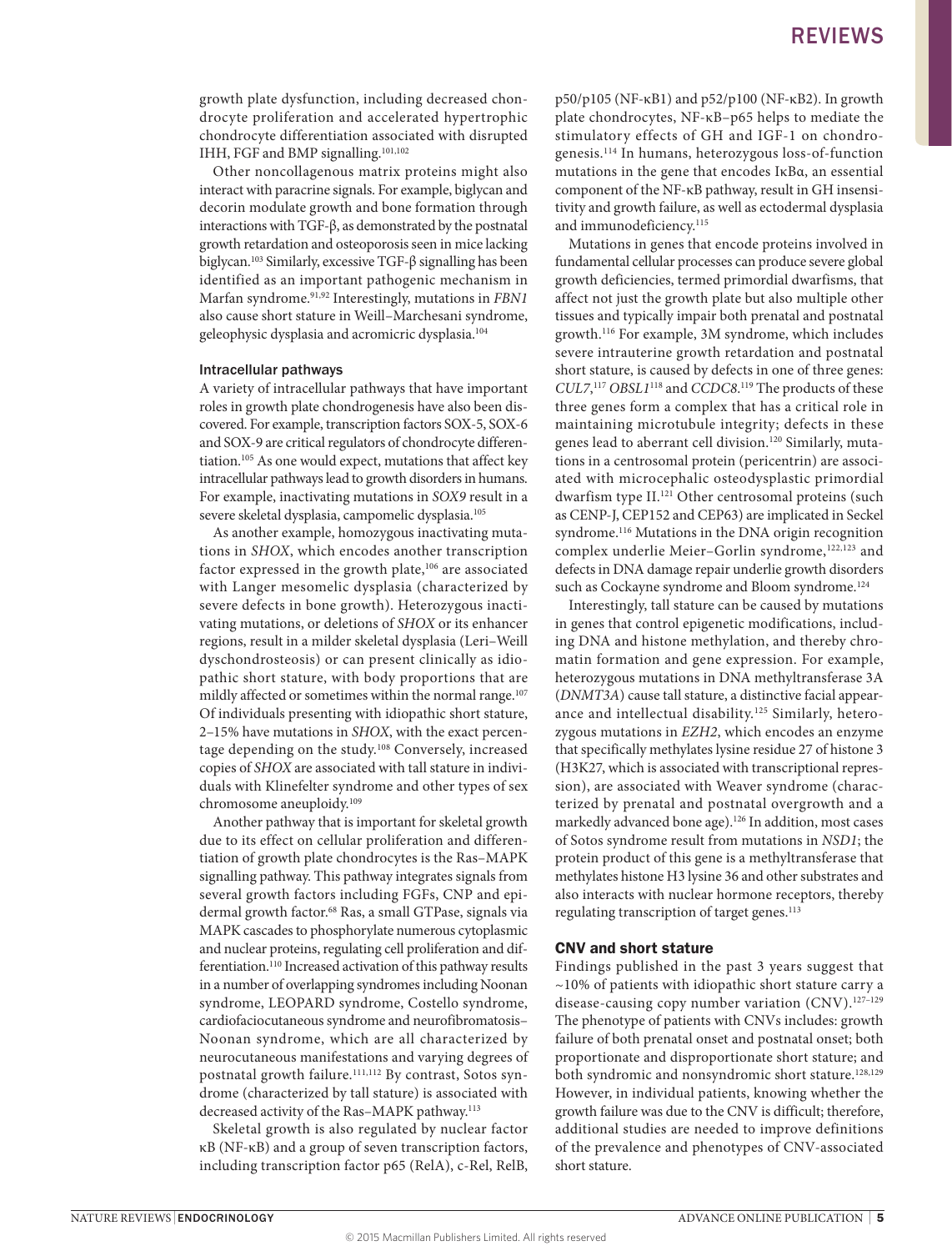#### Box 1 | Aetiology of short stature

Intrinsic to growth plate

Paracrine

- C-type natriuretic peptide signalling (deficiency)
- Fibroblast growth factor signalling (excess)
- Parathyroid hormone-related protein signalling (deficiency, excess)

Cartilage extracellular matrix

- Abnormal structural properties ■ Effects on growth factor signalling
- 

Intracellular

- Chondrocyte transcription factors (deficiency)
- Ras–MAPK signalling (deficiency)

#### Extrinsic to growth plate

Nutritional intake

- Calories (deficiency)
- Protein (deficiency)
- Zinc (deficiency)
- Vitamin A (excess)

Endocrine

- Growth hormone (deficiency or insensitivity)
- Insulin-like growth factor 1 (deficiency or insensitivity)
- Thyroid hormone (deficiency or insensitivity)
- Glucocorticoid (excess)
- Estrogen (excess results in early growth termination)

■ Androgen (deficiency)

Inflammatory cytokines

- IL‑1β (excess)
- IL‑6 (excess)
- Tumour necrosis factor (excess)
- Extracellular fluid
- Oxygen (deficiency)
- Acidosis
- Physical factors
- Mechanical trauma
- Ionizing radiation

This list provides examples of disorders affecting linear growth, but is not exhaustive.

#### Normal variation in adult height

The normal variation in human stature is well known to have a large genetic component and a polygenic pattern of inheritance. The specific genes involved have only begun to be elucidated in the past few years (primarily since 2008). A large meta-analysis of genome-wide association studies identified 423 loci that contribute to the normal variation in adult stature.<sup>130</sup> Presumably, each locus contains at least one gene in which common polymorphisms affect linear growth in humans. Although the precise gene within each locus that is responsible for the effect typically cannot be pinpointed with certainty, evidence indicates that a large number of the causative genes are expressed in, and function in, the growth plate.<sup>130,131</sup> These genes include multiple genes involved in paracrine signalling by the PTHrP–IHH feedback loop, BMPs, FGFs, Wnts/β-catenin and CNP. These loci also contain a much smaller number of genes known to participate in the GH–IGF-1 axis, including *GH1* (encodes GH), *GHSR* (encodes the GH secretagogue receptor) and *IGF1R* (encodes the principal receptor for IGF-1).130,131 In our opinion, many children with short stature, particularly those with mild short stature and with a pedigree that suggests a polygenic inheritance, are likely to have inherited

multiple polymorphisms that negatively modulate linear growth associated with short stature. Interestingly, a study published in 2014 that included a large cohort of extremely tall individuals of European descent reported that common sequence variants are also associated with tall stature.132

#### A broader conceptual framework

The findings discussed in this Review necessitate a new framework with which to conceptualize short stature. The categorization of idiopathic short stature into subtypes of GH deficiency, GH insensitivity, IGF-1 deficiency and IGF-1 insensitivity, which seemed reasonable when we could only measure hormones and knew little about the causes of short stature, is now not nearly broad enough. Using this system would require us to jam all the myriad abnormalities involving intracellular, extracellular matrix and paracrine signalling defects into the category 'IGF-1 insensitivity'. Instead, the large picture emerging from the latest findings acknowledges that GH and IGF-1 are important factors for growth, but also that they are only two of many factors that influence growth plate function and, therefore, human growth.

A broader conceptual framework can now be formulated that is centred, not on the GH–IGF-1 axis, but on the growth plate (Figure 2). Short stature is caused by growth plate dysfunction that can result either from a primary defect (that is, a disorder intrinsic to the growth plate) or a secondary defect, in which the growth plate is adversely affected by a disorder elsewhere in the body (Box 1, Figure 2). Primary defects might involve: paracrine signalling systems in the growth plate; cartilage extracellular matrix molecules; or intracellular pathways in growth plate chondrocytes. In secondary disorders, chondrocytes in the growth plate can be adversely affected through a variety of mechanisms, including nutritional effects (mediated in part by endocrine signals), endocrine signalling, inflammatory cytokines, extracellular fluid (such as acidosis) and physical factors (such as radiation).

These observations provide a conceptual framework that is based on the underlying biological mechanisms. For some disorders, including many dysmorphic syndromes, constitutional delay of growth and idiopathic short stature, the mechanism responsible for growth plate dysfunction remains unknown. A classification scheme proposed by the European Society for Paediatric Endocrinology, which also divides the causes of short stature into primary and secondary defects, is less mechanism-oriented than the framework based on the growth plate but is useful for practical clinical purposes.133 Although growth disorders can be environmental or polygenic in aetiology, many growth disorders arise from single gene defects (Tables 1 and 2).

#### A genotype–phenotype spectrum

Previously, skeletal dysplasias and idiopathic short stature were considered to be largely distinct entities. However, the latest findings indicate that defects in the same genes, such as *SHOX*, *NPR2*, *ACAN* and *FGFR3*, can present clinically either as a skeletal dysplasia or as idiopathic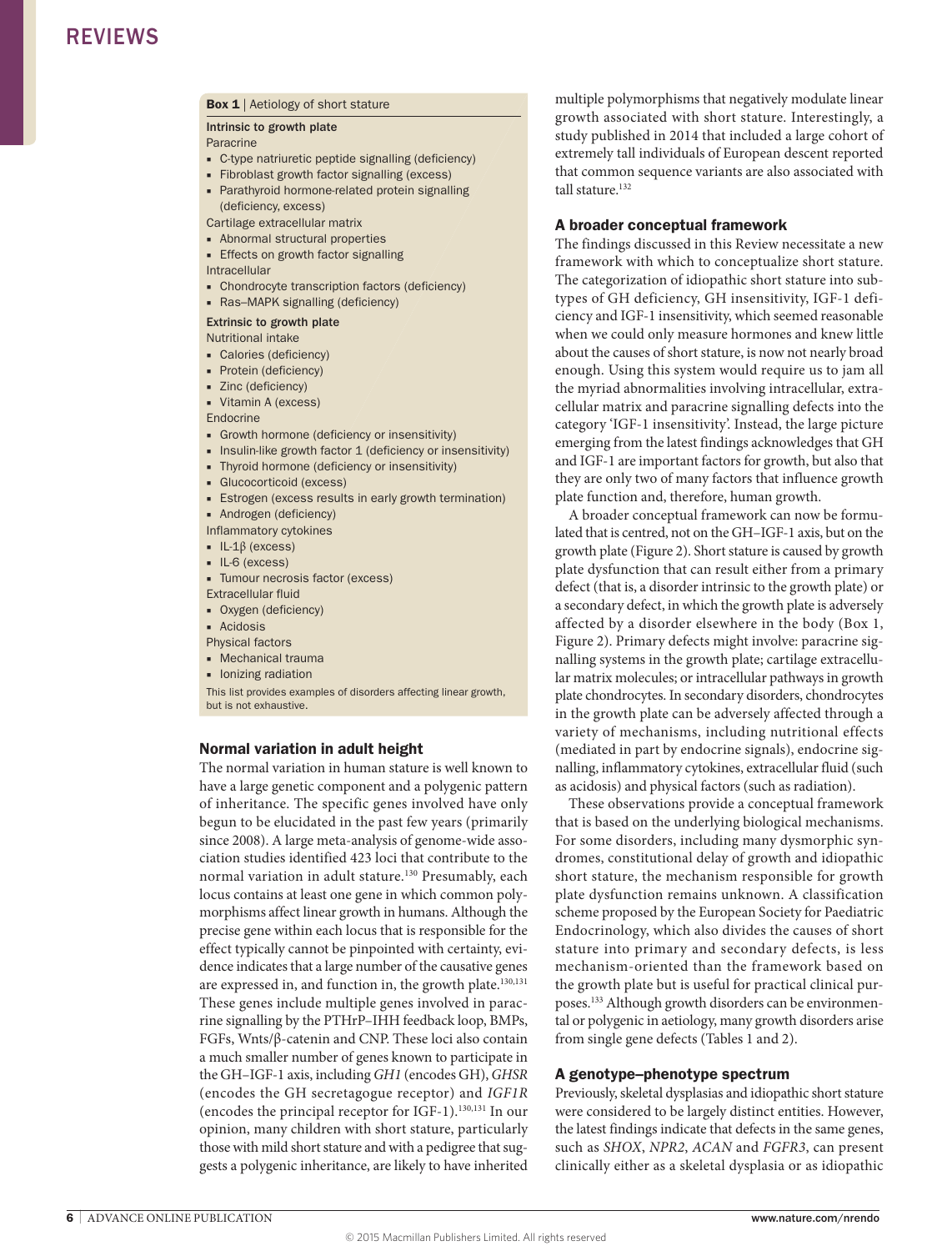| <b>Table 1</b> Single gene defects intrinsic to growth plate that cause disorders of childhood growth |                                   |                    |                                                                       |                                   |             |  |  |  |
|-------------------------------------------------------------------------------------------------------|-----------------------------------|--------------------|-----------------------------------------------------------------------|-----------------------------------|-------------|--|--|--|
| <b>Mechanism</b>                                                                                      | Gene                              | Effect on protein  | <b>Disorder</b>                                                       | <b>Effect on</b><br>linear growth | Inheritance |  |  |  |
| <b>Paracrine</b>                                                                                      |                                   |                    |                                                                       |                                   |             |  |  |  |
| C-type natriuretic<br>peptide signalling                                                              | NPR <sub>2</sub>                  | Loss-of-function   | <b>ISS</b>                                                            | Short stature                     | AD*         |  |  |  |
|                                                                                                       |                                   |                    | Moroteaux acromesomelic<br>dysplasia                                  | Short stature                     | AR*         |  |  |  |
|                                                                                                       |                                   | Gain-of-function   | Overgrowth with or without<br>skeletal deformities                    | Tall stature                      | AD*         |  |  |  |
| Fibroblast growth<br>factor signalling                                                                | FGFR3                             | Gain-of-function   | Hypochondroplasia,<br>achondroplasia, thanatophoric<br>dysplasia, ISS | Short stature                     | <b>AD</b>   |  |  |  |
|                                                                                                       |                                   | Loss-of-function   | <b>CATSHL</b> syndrome                                                | Tall stature                      | <b>AD</b>   |  |  |  |
| Parathyroid<br>hormone-related<br>protein signalling                                                  | <b>GNAS</b><br>PTH <sub>1</sub> R | Loss-of-function   | Albright hereditary osteodystrophy                                    | Short stature                     | <b>AD</b>   |  |  |  |
|                                                                                                       |                                   |                    | Blomstrand chondrodysplasia                                           | Short stature                     | <b>AR</b>   |  |  |  |
|                                                                                                       |                                   | Gain-of-function   | Jansen metaphyseal dysplasia                                          | Short stature                     | <b>AD</b>   |  |  |  |
| Cartilage extracellular matrix                                                                        |                                   |                    |                                                                       |                                   |             |  |  |  |
| Extracellular matrix<br>structure or function                                                         | <b>ACAN</b>                       | Abnormal structure | <b>ISS</b>                                                            | Short stature                     | AD*         |  |  |  |
|                                                                                                       |                                   |                    | Spondyloepiphyseal dysplasia<br>type Kimberley                        | Short stature                     | AD*         |  |  |  |
|                                                                                                       |                                   |                    | Spondyloepimetaphyseal<br>dysplasia aggrecan type                     | Extreme short<br>stature          | $AR*$       |  |  |  |
| Extracellular matrix<br>structure or function                                                         | COL2A1                            | Abnormal structure | Multiple skeletal dysplasias                                          | Short stature                     | <b>AD</b>   |  |  |  |
| Extracellular matrix<br>structure or function                                                         | COL10A1                           | Abnormal structure | Metaphyseal chondrodysplasia,<br>Schmid type                          | Short stature                     | <b>AD</b>   |  |  |  |
| <b>Extracellular matrix</b><br>structure or function                                                  | COMP                              | Abnormal structure | Pseudoachondroplasia                                                  | Short stature                     | <b>AD</b>   |  |  |  |
| Extracellular matrix<br>structure or function                                                         | FBN1                              | Abnormal structure | Marfan syndrome                                                       | Tall stature                      | <b>AD</b>   |  |  |  |
| <b>Intracellular</b>                                                                                  |                                   |                    |                                                                       |                                   |             |  |  |  |
| Transcription factors                                                                                 | SOX9                              | Loss-of-function   | Campomelic dysplasia                                                  | Short stature                     | AD          |  |  |  |
| <b>Transcription factors</b>                                                                          | <b>SHOX</b>                       | Loss-of-function   | <b>ISS</b>                                                            | Short stature                     | AD*         |  |  |  |
|                                                                                                       |                                   |                    | Leri-Weill dyschondrosteosis                                          | Short stature                     | AD*         |  |  |  |
|                                                                                                       |                                   |                    | Langer mesomelic dysplasia<br>(homozygous)                            | <b>Extreme short</b><br>stature   | AR*         |  |  |  |
| Microtubule function                                                                                  | CUL7                              | Loss-of-function   | 3M syndrome 1                                                         | Short stature                     | AR          |  |  |  |
| Microtubule function                                                                                  | OBSL1                             | Loss-of-function   | 3M syndrome 2                                                         | Short stature                     | <b>AR</b>   |  |  |  |
| Ras-MAPK signalling                                                                                   | PTPN11,<br>KRAS, others           | Gain-of-function   | Noonan syndrome                                                       | Short stature                     | <b>AD</b>   |  |  |  |
| Epigenetic defects                                                                                    | NSD1                              | Loss-of-function   | Sotos syndrome                                                        | Tall stature                      | <b>AD</b>   |  |  |  |
| Epigenetic defects                                                                                    | EZH <sub>2</sub>                  | Uncertain          | Weaver syndrome                                                       | Tall stature                      | <b>AD</b>   |  |  |  |
| Epigenetic defects                                                                                    | DNMT3A                            | Loss-of-function   | DNMT3A overgrowth syndrome                                            | Tall stature                      | <b>AD</b>   |  |  |  |

This list provides examples of single gene defects affecting linear growth, but is not exhaustive. \*Mutations in these genes can be considered semidominant<br>in that heterozygous mutations produce a mild phenotype while homo dominant; AR, autosomal recessive; CATSHL, camptodactyly, tall stature and hearing loss; ISS, idiopathic short stature.

short stature.56,81,100,108 The severe phenotype tends to occur when the gene involved is critical for growth plate function, the mutation severely alters protein function and/or the mutation occurs in the homozygous state. By contrast, the milder phenotype (that is, short stature with normal bone morphology) tends to occur when the gene involved is not critical for growth plate function, the mutation only partially disrupts protein function and/or when the mutation occurs in the heterozygous state (Figure 3).56,81,100,108 Furthermore, the results from

genome-wide association studies suggest that stature in the lower part of the normal range can also be considered part of this spectrum as it seems to be partially due to polymorphisms in the same genes in which mutations cause skeletal dysplasia, such as *COL10A1* (mutations are responsible for metaphyseal chondrodysplasia, Schmid type), *ACAN* (spondyloepimetaphyseal dysplasia, aggrecan type) and *HOXD13* (brachydactyly, type E).<sup>131</sup> Thus, polymorphisms that have a mild effect on protein function or expression tend to result in stature in the lower part of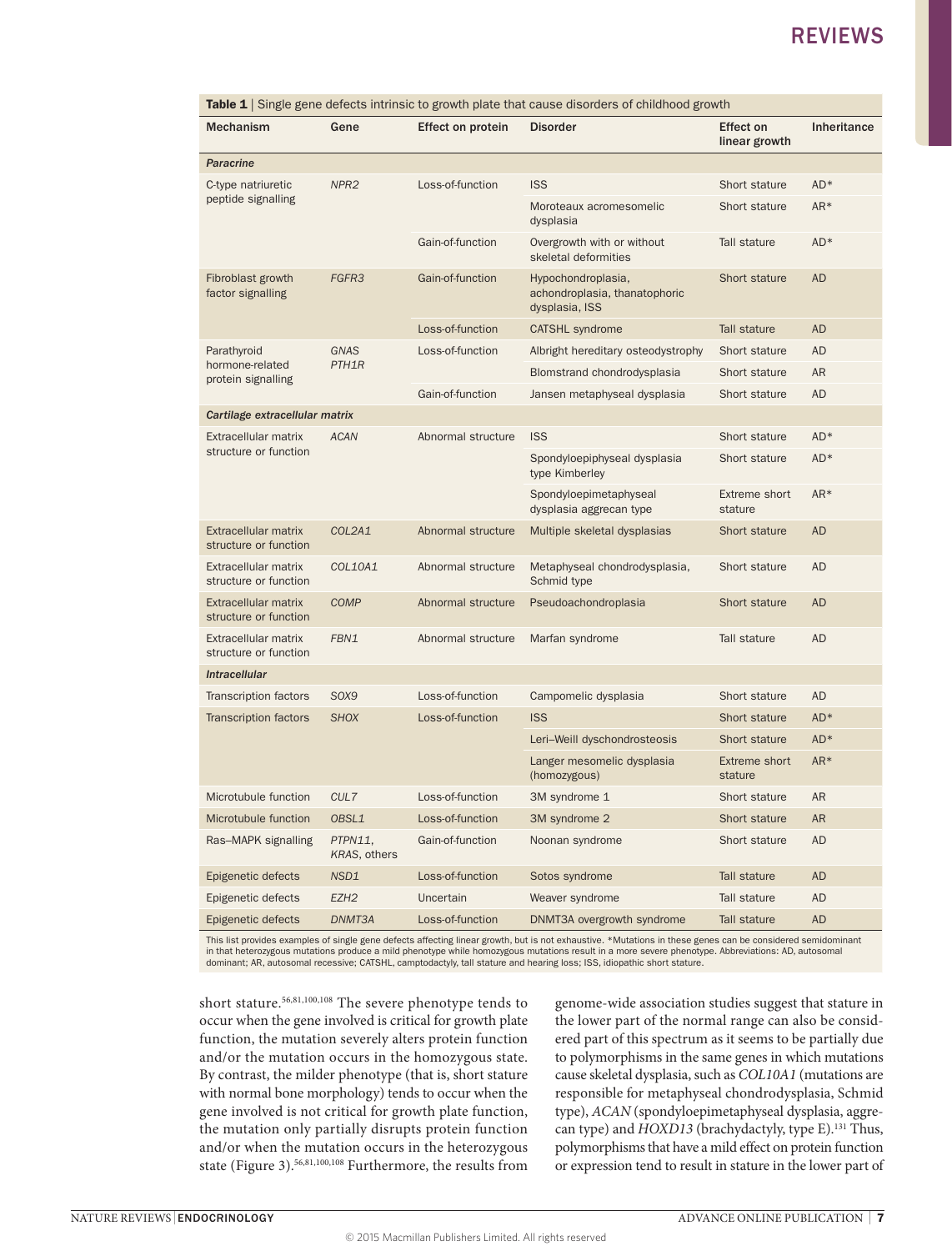| Table 2 Single genetic variants extrinsic to growth plate that cause childhood growth disorders* |                                                      |                                                         |                            |             |  |  |  |
|--------------------------------------------------------------------------------------------------|------------------------------------------------------|---------------------------------------------------------|----------------------------|-------------|--|--|--|
| Endocrine<br>mechanism                                                                           | Gene                                                 | <b>Disorder</b>                                         | Effect on<br>linear growth | Inheritance |  |  |  |
| <b>GH</b> signalling                                                                             | GH1                                                  | <b>Isolated GH deficiency</b>                           | Short stature              | AR, AD      |  |  |  |
|                                                                                                  | <b>GHRHR</b>                                         | <b>Isolated GH deficiency</b>                           | Short stature              | <b>AR</b>   |  |  |  |
|                                                                                                  | POU1F1, PROP1, LHX3, others                          | Combined pituitary hormone deficiency                   | Short stature              | <b>AR</b>   |  |  |  |
|                                                                                                  | <b>GHR</b>                                           | GH insensitivity syndrome                               | Short stature              | <b>AR</b>   |  |  |  |
|                                                                                                  | STAT5B                                               | Growth hormone insensitivity with<br>immune dysfunction | Short stature              | <b>AR</b>   |  |  |  |
| IGF-1 signalling                                                                                 | IGF1                                                 | IGF-1 deficiency                                        | Short stature              | AD, AR      |  |  |  |
|                                                                                                  | IGF1R                                                | IGF resistance                                          | Short stature              | AD, AR      |  |  |  |
|                                                                                                  | <b>ALS</b>                                           | ALS deficiency                                          | Short stature              | <b>AR</b>   |  |  |  |
| Thyroid hormone<br>signalling                                                                    | TSHR, PAX8, NKX2-1, FOXE1, NKX2-5                    | Thyroid dysgenesis                                      | Short stature              | AD, AR      |  |  |  |
|                                                                                                  | SLC5A5, TP, DUOX2, SLC26A4, TG,<br><b>IYD/DEHAL1</b> | Thyroid dyshormonogenesis                               | Short stature              | <b>AR</b>   |  |  |  |
|                                                                                                  | <b>THRB</b>                                          | Thyroid hormone resistance                              | Short stature              | AD, AR      |  |  |  |
|                                                                                                  | <b>THRA</b>                                          | Thyroid hormone resistance                              | Short stature              | <b>AD</b>   |  |  |  |
| Glucocorticoid<br>signalling                                                                     | PRKAR1A                                              | Carney complex (including<br>glucocorticoid excess)     | Short stature              | <b>AD</b>   |  |  |  |
|                                                                                                  | MC <sub>2R</sub>                                     | Familial glucocorticoid deficiency                      | Tall stature               | <b>AR</b>   |  |  |  |
| Estrogen<br>signalling                                                                           | ESR1 (estrogen receptor)                             | Estrogen resistance                                     | Tall stature               | <b>AR</b>   |  |  |  |
|                                                                                                  | CYP19A1 (aromatase)                                  | Estrogen deficiency                                     | Tall stature               | <b>AR</b>   |  |  |  |

This list provides examples of single gene defects affecting linear growth, but is not exhaustive. \*All these genetic variants have loss-of-function effects on the proteins. Abbreviations: AD, autosomal dominant; AR, autosomal recessive; GH, growth hormone; IGF, insulin-like growth factor.

the normal range. Mildly deleterious and/or heterozygous mutations tend to present as idiopathic short stature or a mild skeletal dysplasia. Strongly deleterious and/or homozygous mutations tend to lead to severe skeletal dysplasia (Figure 3).

In some cases, tall stature can involve the same genes as short stature; however, in tall stature, the mutation has the opposite functional effect on the gene product (Figure 3). For example, as discussed earlier in this Review, homozygous inactivating mutations in *NPR2* result in a skeletal



growth plate chondrogenesis. This spectrum applies to genes with products that Figure 3 | The phenotypic spectrum caused by genetic variants in genes that regulate promote longitudinal bone growth, such as *NPR2*. For genes that inhibit longitudinal bone growth, such as *FGFR3*, the spectrum is reversed in that gain-of-function mutations cause short stature while loss-of-function causes tall stature.

dysplasia with severe short stature, heterozygous inactivating mutations present as a milder skeletal dysplasia or idiopathic short stature and activating mutations in *NPR2* cause tall stature.<sup>85,86</sup> Another example mentioned previously is *FGFR3*. Mutations that activate this gene are associated with proportionate short stature, hypochondroplasia, achondroplasia and thanatophoric dysplasia, whereas inactivating mutations have been reported to lead to tall stature.<sup>66,67</sup> Similarly, loss-of-function mutations or decreased copy numbers of *SHOX* cause short stature, whereas an increased copy number (including in Klinefelter syndrome) is associated with tall stature.

#### Temporal and spatial growth patterns

Some genetic defects, such as activating mutations in *FGFR3* that cause achondroplasia, present with short stature at birth, whereas other genetic defects, such as heterozygous inactivating mutations in *SHOX* that cause Leri–Weill dyschondrosteosis, often result in a normal birth length with short stature developing postnatally. In some cases, this difference might be due to the severity of the growth plate abnormality. For example, severe activating mutations in *FGFR3* associated with thanatophoric dysplasia and achondroplasia cause growth failure of prenatal onset,134,135 whereas a milder mutation that causes hypochondroplasia often produces a birth length within the normal range with short stature developing postnatally.136 However, in other cases, the timing of onset (prenatal versus postnatal) might depend on whether the gene is important in the fetal growth plate, which is morphologically and functionally somewhat different from the growth plate in childhood.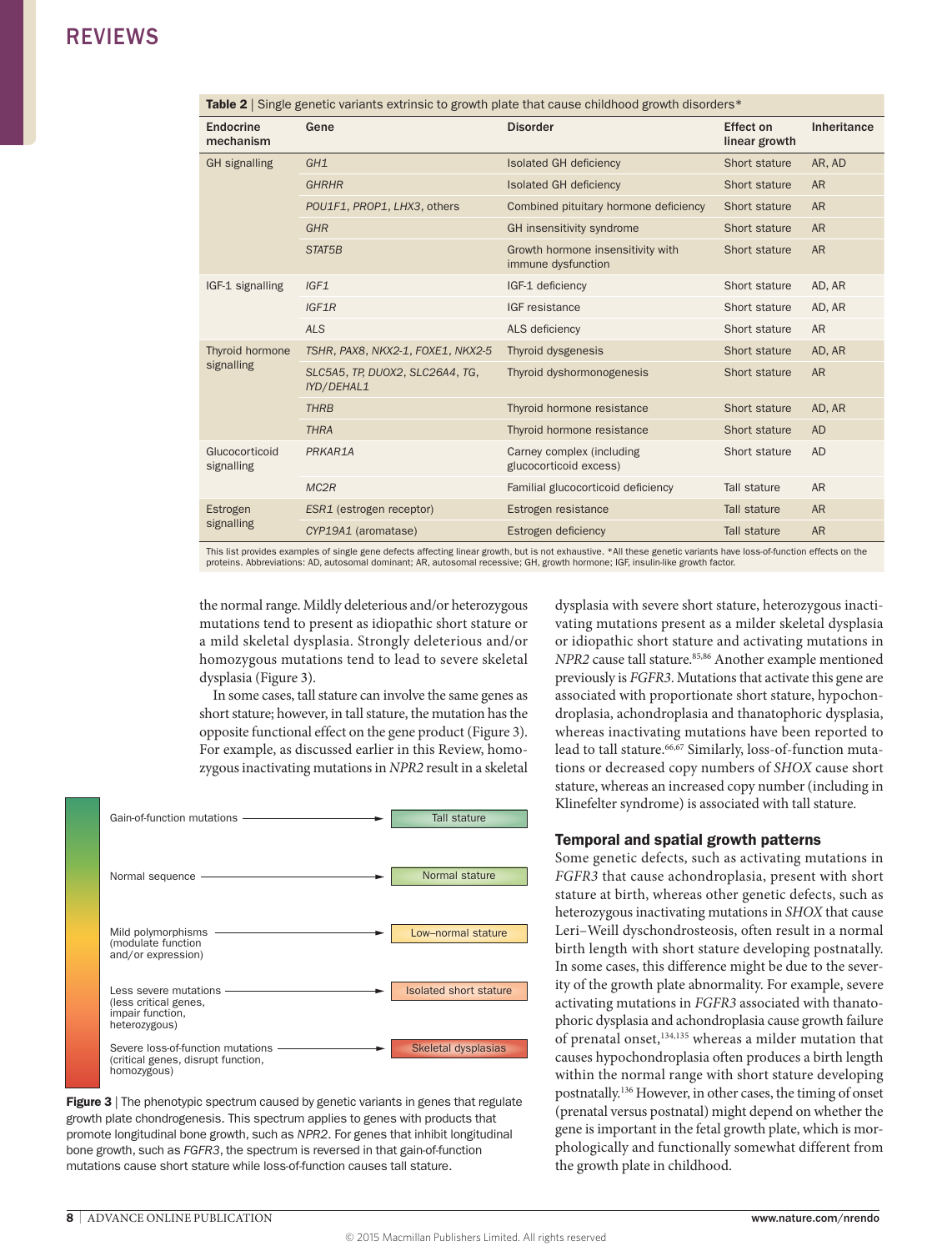As described previously, some defects in genes required for growth plate function produce proportionate short stature whereas others produce disproportionate short stature. Presumably, disproportionate short stature indicates that the gene product involved has a more critical role in some growth plates than in others. Many genetic defects tend to affect growth plates in the long bones more than growth plates in the vertebrae, causing a disproportionate short stature with a greater reduction in leg and arm lengths than in trunk length.<sup>137</sup> We speculate that this common pattern might reflect the fact that the growth plates in the long bones function at a much greater pace than each of the individual growth plates in vertebrae and thus might have increased susceptibility to dysregulation. However, some disorders, such as brachyolmia, tend to affect the spine more than the long bones, causing disproportionate short stature with a short trunk.<sup>138</sup> Brachyolmia is genetically heterogeneous, including mutations in *PAPSS2*, which encodes a sulphotransferase that is required for sulphation of a variety of molecules, such as cartilage glycosaminoglycans and dehydroepiandrosterone.<sup>139</sup>

Mutations in some genes impair development and/or function not only of the growth plate but also of nonskeletal structures, which results in associated congenital anomalies, that is, syndromic short stature. For example, patients with Noonan syndrome, which is caused by mutations in genes involved in the Ras–MAPK pathway such as *PTPN11*, often have short stature associated with distinctive facies, cardiac and renal anomalies, developmental delay and/or coagulation defects.140 However, mutations in *PTPN11* have also been reported in patients who presented with short stature and were not recognized to have Noonan syndrome prior to sequencing, which suggests that *PTPN11* mutations should be considered in the differential diagnosis of idiopathic short stature.<sup>141</sup>

#### GH therapy for short stature

Although most short stature results from defects outside the GH–IGF-1 system, treatment with recombinant GH is still somewhat effective in accelerating linear growth in many children with short stature. For example, GH treatment increases the linear growth rate of children with SHOX deficiency,<sup>142</sup> Noonan syndrome<sup>143</sup> and idiopathic short stature.144,145 Indeed, endogenous GH excess due to

- 1. Rosenfeld, R. G. The molecular basis of idiopathic short stature. *Growth Horm. IGF Res.*  15 (Suppl. A), S3–S5 (2005).
- 2. Hindmarsh, P. C. & Brook, C. G. Short stature and growth hormone deficiency. *Clin. Endocrinol.* (*Oxf.*). 43, 133–142 (1995).
- 3. Zadik, Z., Chalew, S. A., Zung, A., Lieberman, E. & Kowarski, A. A. Short stature: new challenges in growth hormone therapy. *J. Pediatr. Endocrinol.* 6, 303–310 (1993).
- 4. Savage, M. O., Burren, C. P. & Rosenfeld, R. G. The continuum of growth hormone-IGF-I axis defects causing short stature: diagnostic and therapeutic challenges. *Clin. Endocrinol.* (*Oxf.*). 72, 721–728 (2010).
- 5. Daughaday, W. H. Growth hormone axis overview–somatomedin hypothesis. *Pediatr. Nephrol.* 14, 537–540 (2000).
- 6. Furlanetto, R. W., Underwood, L. E., Van Wyk, J. J. & D'Ercole, A. J. Estimation of somatomedin‑C levels in normals and patients with pituitary disease by radioimmunoassay. *J. Clin. Invest.* 60, 648–657 (1977).
- 7. Roth, J., Glick, S. M., Yalow, R. S. & Berson, S. A. The influence of blood glucose on the plasma concentration of growth hormone. *Diabetes* 13, 355–361 (1964).
- 8. Cooke, D. S., Divall, S. A. & Radovick, S. in *Williams Textbook of Endocrinology* 12th edn Ch. 24 (eds Melmed, S., Williams, R. H., Larsen, P. R. & Kronenberg, H.) 959 (Elsevier/Saunders, 2011).
- 9. Wit, J. M. *et al.* Idiopathic short stature: definition, epidemiology, and diagnostic evaluation. *Growth Horm. IGF Res.* 18, 89–110 (2008).

a pituitary adenoma can lead to remarkably tall stature in otherwise normal children.146 These findings indicate that the stimulatory effect of GH on growth plate chondrocyte proliferation and hypertrophy, which is partly mediated by increased levels of IGF-1,<sup>147-149</sup> can, in many cases, nonspecifically accelerate linear growth and thereby partially compensate for unrelated molecular defects that affect the growth plate.

#### **Conclusions**

During the past 25 years, a prevalent conceptual framework for understanding short and tall stature was centred on the GH–IGF-1 axis. However, findings in basic molecular and cellular biology and in clinical genetics have uncovered a wide range of other regulatory systems that control skeletal growth and an accompanying vast array of genetic defects outside the GH–IGF-1 axis that can lead to disorders of linear growth. As a result, the traditional view of short or tall stature that is centred on the GH–IGF-1 axis is now far too narrow to encompass the ever-growing catalogue of defects that result in abnormal linear growth. A much broader conceptual framework can be based on the simple concept that linear growth disorders necessarily are due to dysfunction of the skeletal growth plate—the structure responsible for bone elongation and, therefore, overall body size. Consequently, short stature can be conceptualized as either a primary or secondary disorder of the growth plate chondrocytes. A related concept that has emerged in the past few years is that sequence variants in genes that affect growth plate function can produce a phenotypic spectrum that ranges from a severe skeletal dysplasia to disproportionate or proportionate short stature, to normal variation in height, to tall stature (Figure 3).

High-throughput sequencing approaches will probably continue to expand the list of genetic defects that are associated with growth plate dysfunction and disorders of linear growth. The clinical application of these broad sequencing approaches will enable physicians to identify the aetiology of growth failure from among the myriad possibilities. We can, therefore, anticipate that the number of children who receive the unhelpful diagnosis of idiopathic short stature will continue to diminish. With these advances, we can look forward to treatment approaches that are tailored to the specific genetic cause of the disorder.

- 10. Codner, E. *et al.* Relationship between serum growth hormone binding protein levels and height in young men. *J. Pediatr. Endocrinol. Metab.* 13, 887–892 (2000).
- 11. Gill, M. S. *et al.* Regular fluctuations in growth hormone (GH) release determine normal human growth. *Growth Horm. IGF Res.* 9, 114–122 (1999).
- 12. Sisley, S., Trujillo, M. V., Khoury, J. & Backeljauw, P. Low incidence of pathology detection and high cost of screening in the evaluation of asymptomatic short children. *J. Pediatr.* 163, 1045–1051 (2013).
- 13. Dauber, A., Rosenfeld, R. G. & Hirschhorn, J. N. Genetic evaluation of short stature. *J. Clin. Endocrinol. Metab.* 99, 3080–3092 (2014).
- 14. Stanley, T. L., Levitsky, L. L., Grinspoon, S. K. & Misra, M. Effect of body mass index on peak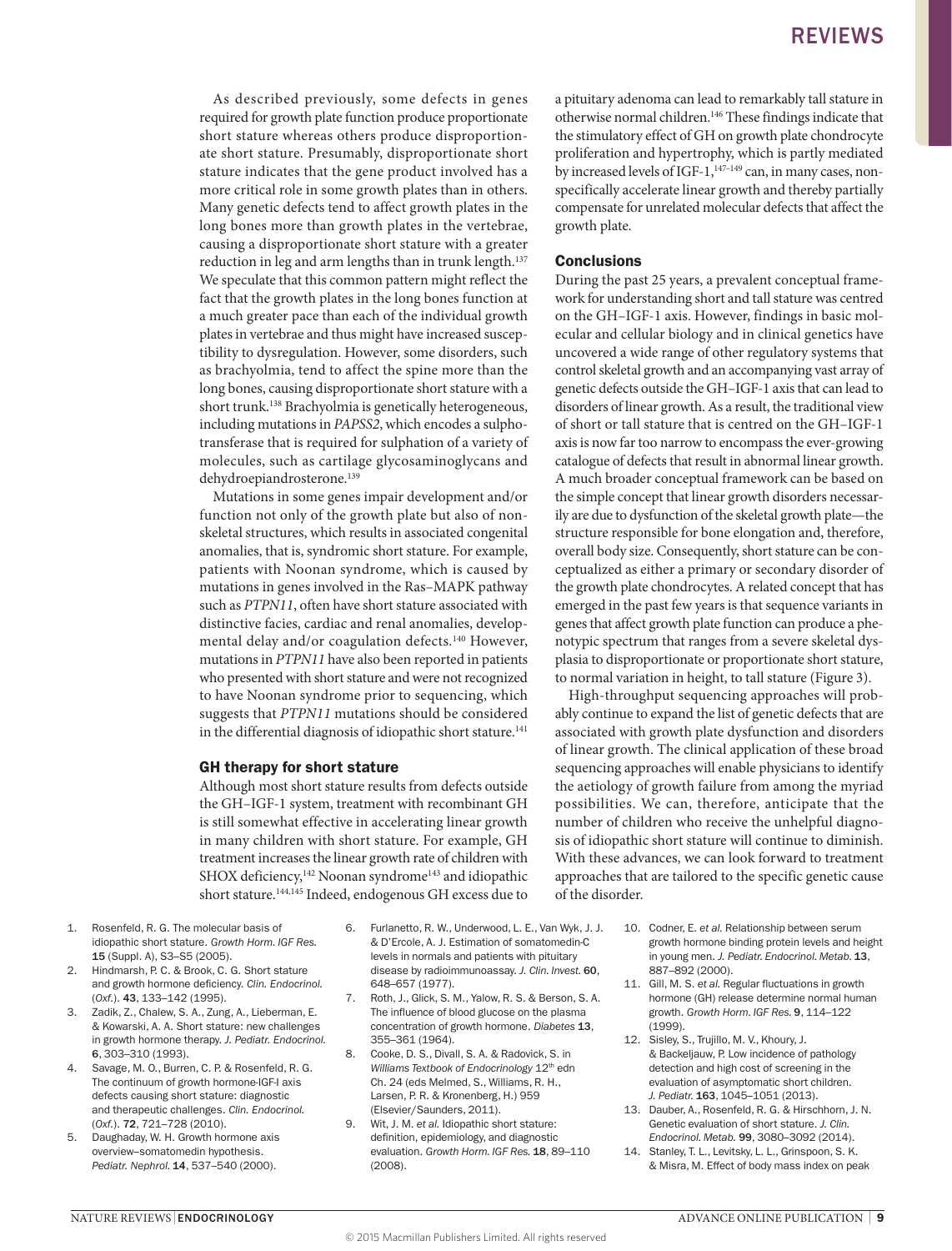growth hormone response to provocative testing in children with short stature. *J. Clin. Endocrinol. Metab.* 94, 4875–4881 (2009).

- 15. Marin, G. *et al.* The effects of estrogen priming and puberty on the growth hormone response to standardized treadmill exercise and arginineinsulin in normal girls and boys. *J. Clin. Endocrinol. Metab.* 79, 537–541 (1994).
- 16. Rose, S. R. *et al.* The advantage of measuring stimulated as compared with spontaneous growth hormone levels in the diagnosis of growth hormone deficiency. *N. Engl. J. Med.* 319, 201–207 (1988).
- 17. Rosenbloom, A. L. Idiopathic short stature: conundrums of definition and treatment. *Int. J. Pediatr. Endocrinol.* 2009, 470378 (2009).
- 18. Wudy, S. A. *et al.* Children with idiopathic short stature are poor eaters and have decreased body mass index. *Pediatrics* 116, e52–e57 (2005).
- 19. Rosenbloom, A. L. Is there a role for recombinant insulin-like growth factor-I in the treatment of idiopathic short stature? *Lancet* 368, 612–616 (2006).
- 20. Olney, R. C. *et al.* Heterozygous mutations in natriuretic peptide receptor‑B (*NPR2*) are associated with short stature. *J. Clin. Endocrinol. Metab.* 91, 1229–1232 (2006).
- 21. Kronenberg, H. M. Developmental regulation of the growth plate. *Nature* 423, 332–336 (2003).
- 22. Nilsson, O., Marino, R., De Luca, F., Phillip, M. & Baron, J. Endocrine regulation of the growth plate. *Horm. Res.* 64, 157–165 (2005).
- 23. Lango Allen, H. *et al.* Hundreds of variants clustered in genomic loci and biological pathways affect human height. *Nature* 467, 832–838 (2010).
- 24. Mushtaq, T., Bijman, P., Ahmed, S. F. & Farquharson, C. Insulin-like growth factor‑I augments chondrocyte hypertrophy and reverses glucocorticoid-mediated growth retardation in fetal mice metatarsal cultures. *Endocrinology*  145, 2478–2486 (2004).
- 25. Baron, J., Huang, Z., Oerter, K. E., Bacher, J. D. & Cutler, G. B. Jr. Dexamethasone acts locally to inhibit longitudinal bone growth in rabbits. *Am. J. Physiol.* 263, E489–E492 (1992).
- 26. Rivkees, S. A., Danon, M. & Herrin, J. Prednisone dose limitation of growth hormone treatment of steroid-induced growth failure. *J. Pediatr.* 125, 322–325 (1994).
- 27. Wang, L., Shao, Y. Y. & Ballock, R. T. Thyroid hormone interacts with the Wnt/β-catenin signaling pathway in the terminal differentiation of growth plate chondrocytes. *J. Bone Miner. Res.*  22, 1988–1995 (2007).
- 28. Barnard, J. C. *et al.* Thyroid hormones regulate fibroblast growth factor receptor signaling during chondrogenesis. *Endocrinology* 146, 5568–5580 (2005).
- 29. Raz, P., Nasatzky, E., Boyan, B. D., Ornoy, A. & Schwartz, Z. Sexual dimorphism of growth plate prehypertrophic and hypertrophic chondrocytes in response to testosterone requires metabolism to dihydrotestosterone (DHT) by steroid 5‑α reductase type 1. *J. Cell. Biochem.* 95, 108–119 (2005).
- 30. Ren, S. G. *et al.* Direct administration of testosterone increases rat tibial epiphyseal growth plate width. *Acta Endocrinol.* 121, 401–405 (1989).
- 31. Borjesson, A. E. *et al.* The role of estrogen receptor α in growth plate cartilage for longitudinal bone growth. *J. Bone Miner. Res.* 25, 2690–2700 (2010).
- 32. Chagin, A. S., Chrysis, D., Takigawa, M., Ritzen, E. M. & Sävendahl, L. Locally produced estrogen promotes fetal rat metatarsal bone growth; an effect mediated through increased

chondrocyte proliferation and decreased apoptosis. *J. Endocrinol.* 188, 193–203 (2006).

- 33. Mazziotti, G. & Giustina, A. Glucocorticoids and the regulation of growth hormone secretion. *Nat. Rev. Endocrinol.* 9, 265–276 (2013).
- 34. Benker, G. *et al.* TSH secretion in Cushing's syndrome: relation to glucocorticoid excess, diabetes, goitre, and the 'sick euthyroid syndrome'. *Clin. Endocrinol.* 33, 777–786 (1990).
- 35. Nilsson, O. *et al.* Evidence that estrogen hastens epiphyseal fusion and cessation of longitudinal bone growth by irreversibly depleting the number of resting zone progenitor cells in female rabbits. *Endocrinology* 155, 2892–2899 (2014).
- 36. Weise, M. *et al.* Effects of estrogen on growth plate senescence and epiphyseal fusion. *Proc. Natl Acad. Sci. USA* 98, 6871–6876 (2001).
- 37. Quaynor, S. D. *et al.* Delayed puberty and estrogen resistance in a woman with estrogen receptor α variant. *N. Engl. J. Med.* 369, 164–171 (2013).
- 38. Smith, E. P. *et al.* Estrogen resistance caused by a mutation in the estrogen-receptor gene in a man. *N. Engl. J. Med.* 331, 1056–1061 (1994).
- 39. Morishima, A., Grumbach, M. M., Simpson, E. R., Fisher, C. & Qin, K. Aromatase deficiency in male and female siblings caused by a novel mutation and the physiological role of estrogens. *J. Clin. Endocrinol. Metab.* 80, 3689–3698 (1995).
- 40. Dunkel, L. Update on the role of aromatase inhibitors in growth disorders. *Horm. Res.*  71 (Suppl. 1), 57–63 (2009).
- 41. Wit, J. M., Hero, M. & Nunez, S. B. Aromatase inhibitors in pediatrics. *Nat. Rev. Endocrinol.* 8, 135–147 (2012).
- 42. van der Eerden, B. C., Lowik, C. W., Wit, J. M. & Karperien, M. Expression of estrogen receptors and enzymes involved in sex steroid metabolism in the rat tibia during sexual maturation. *J. Endocrinol.* 180, 457–467 (2004).
- 43. Fernandez-Vojvodich, P., Palmblad, K., Karimian, E., Andersson, U. & Sävendahl, L. Pro-inflammatory cytokines produced by growth plate chondrocytes may act locally to modulate longitudinal bone growth. *Horm. Res. Paediatr.*  77, 180–187 (2012).
- 44. Sävendahl, L. The effect of acute and chronic stress on growth. *Sci. Signal* 5, 9 (2012).
- 45. Sederquist, B., Fernandez-Vojvodich, P., Zaman, F. & Sävendahl, L. Impact of inflammatory cytokines on longitudinal bone growth. *J. Mol. Endocrinol.* 53, T35–T44 (2014).
- 46. MacRae, V. E., Farquharson, C. & Ahmed, S. F. The restricted potential for recovery of growth plate chondrogenesis and longitudinal bone growth following exposure to pro-inflammatory cytokines. *J. Endocrinol.* 189, 319–328 (2006).
- 47. Martensson, K., Chrysis, D. & Sävendahl, L. Interleukin-1β and TNF-α act in synergy to inhibit longitudinal growth in fetal rat metatarsal bones. *J. Bone Miner. Res.* 19, 1805–1812 (2004).
- 48. Phillip, M., Moran, O. & Lazar, L. Growth without growth hormone. *J. Pediatr. Endocrinol. Metab.*  15 (Suppl. 5), 1267–1272 (2002).
- 49. Couto-Silva, A. C. *et al.* Final height and gonad function after total body irradiation during childhood. *Bone Marrow Transplant.* 38, 427–432 (2006).
- 50. Stokes, I. A., Aronsson, D. D., Dimock, A. N., Cortright, V. & Beck, S. Endochondral growth in growth plates of three species at two anatomical locations modulated by mechanical compression and tension. *J. Orthop. Res.* 24, 1327–1334 (2006).
- 51. Stokes, I. A., Mente, P. L., Iatridis, J. C., Farnum, C. E. & Aronsson, D. D. Enlargement

of growth plate chondrocytes modulated by sustained mechanical loading. *J. Bone Joint Surg. Am.* 84‑A, 1842–1848 (2002).

- 52. Lykissas, M. G. *et al.* Guided growth for the treatment of limb length discrepancy: a comparative study of the three most commonly used surgical techniques. *J. Pediatr. Orthop. B* 22, 311–317 (2013).
- 53. Caine, D., Howe, W., Ross, W. & Bergman, G. Does repetitive physical loading inhibit radial growth in female gymnasts? *Clin. J. Sport Med.*  7, 302–308 (1997).
- 54. Hung, I. H., Yu, K., Lavine, K. J. & Ornitz, D. M. FGF9 regulates early hypertrophic chondrocyte differentiation and skeletal vascularization in the developing stylopod. *Dev. Biol.* 307, 300–313 (2007).
- 55. Lazarus, J. E., Hegde, A., Andrade, A. C., Nilsson, O. & Baron, J. Fibroblast growth factor expression in the postnatal growth plate. *Bone*  40, 577–586 (2007).
- 56. Liu, Z., Lavine, K. J., Hung., I. H. & Ornitz, D. M. FGF18 is required for early chondrocyte proliferation, hypertrophy and vascular invasion of the growth plate. *Dev. Biol.* 302, 80–91 (2007).
- 57. Mancilla, E. E., De Luca, F., Uyeda, J. A., Czerwiec, F. S. & Baron, J. Effects of fibroblast growth factor‑2 on longitudinal bone growth. *Endocrinology* 139, 2900–2904 (1998).
- 58. De Luca, F. *et al.* Regulation of growth plate chondrogenesis by bone morphogenetic protein‑2. *Endocrinology* 142, 430–436 (2001).
- 59. Nilsson, O. *et al.* Gradients in bone morphogenetic protein-related gene expression across the growth plate. *J. Endocrinol.* 193, 75–84 (2007).
- 60. Pogue, R. & Lyons, K. BMP signaling in the cartilage growth plate. *Curr. Top. Dev. Biol.* 76, 1–48 (2006).
- 61. Andrade, A. C., Nilsson, O., Barnes, K. M. & Baron, J. Wnt gene expression in the postnatal growth plate: regulation with chondrocyte differentiation. *Bone* 40, 1361–1369 (2007).
- 62. Kuss, P. *et al.* Regulation of cell polarity in the cartilage growth plate and perichondrium of metacarpal elements by HOXD13 and WNT5A. *Dev. Biol.* 385, 83–93 (2014).
- 63. Lui, J. C., Nilsson, O. & Baron, J. Recent insights into the regulation of the growth plate. *J. Mol. Endocrinol.* 53, T1–T9 (2014).
- 64. Vajo, Z., Francomano, C. A. & Wilkin, D. J. The molecular and genetic basis of fibroblast growth factor receptor 3 disorders: the achondroplasia family of skeletal dysplasias, Muenke craniosynostosis, and Crouzon syndrome with acanthosis nigricans. *Endocr. Rev.* 21, 23–39 (2000).
- 65. Kant, S. G. *et al.* A novel variant of *FGFR3* causes proportionate short stature. *Eur. J. Endocrinol.* 172, 763–770 (2015).
- 66. Toydemir, R. M. *et al.* A novel mutation in *FGFR3* causes camptodactyly, tall stature, and hearing loss (CATSHL) syndrome. *Am. J. Hum. Genet.* 79, 935–941 (2006).
- 67. Makrythanasis, P. *et al.* A novel homozygous mutation in *FGFR3* causes tall stature, severe lateral tibial deviation, scoliosis, hearing impairment, camptodactyly, and arachnodactyly. *Hum. Mutat.* 35, 959–963 (2014).
- 68. Yasoda, A. *et al.* Overexpression of CNP in chondrocytes rescues achondroplasia through a MAPK-dependent pathway. *Nat. Med.* 10, 80–86 (2004).
- 69. Sahni, M. *et al.* FGF signaling inhibits chondrocyte proliferation and regulates bone development through the STAT-1 pathway. *Genes Dev.* 13, 1361–1366 (1999).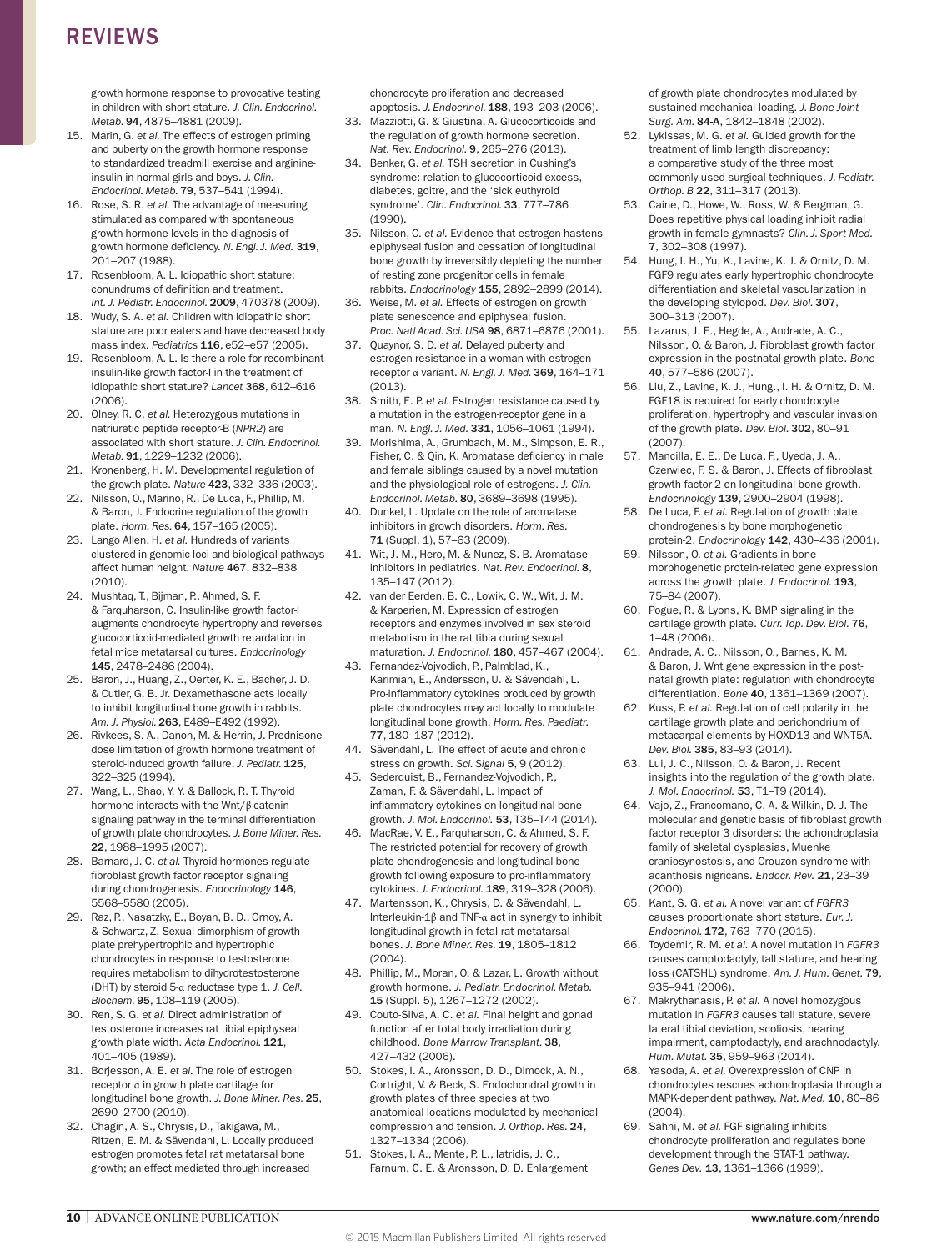- 70. Baron, J. *et al.* Induction of growth plate cartilage ossification by basic fibroblast growth factor. *Endocrinology* 135, 2790–2793 (1994).
- 71. Chen, L. *et al.* Gly369Cys mutation in mouse *FGFR3* causes achondroplasia by affecting both chondrogenesis and osteogenesis. *J. Clin. Invest.*  104, 1517–1525 (1999).
- 72. Minina, E., Kreschel, C., Naski, M. C., Ornitz, D. M. & Vortkamp, A. Interaction of FGF Ihh/Pthlh, and BMP signaling integrates chondrocyte proliferation and hypertrophic differentiation. *Dev. Cell* 3, 439–449 (2002).
- 73. Foldynova-Trantirkova, S., Wilcox, W. R. & Krejci, P. Sixteen years and counting: the current understanding of fibroblast growth factor receptor 3 (FGFR3) signaling in skeletal dysplasias. *Hum. Mutat.* 33, 29–41 (2012).
- 74. Xie, Y., Zhou, S., Chen, H., Du, X. & Chen, L. Recent research on the growth plate: advances in fibroblast growth factor signaling in growth plate development and disorders. *J. Mol. Endocrinol.* 53, T11–T34 (2014).
- 75. Klopocki, E. *et al.* Deletion and point mutations of *PTHLH* cause brachydactyly type E. *Am. J. Hum. Genet.* 86, 434–439 (2010).
- 76. Chusho, H. *et al.* Dwarfism and early death in mice lacking C‑type natriuretic peptide. *Proc. Natl Acad. Sci. USA* 98, 4016–4021 (2001).
- 77. Mericq, V., Uyeda, J. A., Barnes, K. M., De Luca, F. & Baron, J. Regulation of fetal rat bone growth by C‑type natriuretic peptide and cGMP. *Pediatr. Res.* 47, 189–193 (2000).
- 78. Pejchalova, K., Krejci, P. & Wilcox, W. R. C‑natriuretic peptide: an important regulator of cartilage. *Mol. Genet. Metab.* 92, 210–215 (2007).
- 79. Bartels, C. F. *et al.* Mutations in the transmembrane natriuretic peptide receptor NPR‑B impair skeletal growth and cause acromesomelic dysplasia, type Maroteaux. *Am. J. Hum. Genet.* 75, 27–34 (2004).
- 80. Amano, N. *et al.* Identification and functional characterization of two novel NPR2 mutations in Japanese patients with short stature. *J. Clin. Endocrinol. Metab.* 99, E713–E718 (2014).
- 81. Vasques, G. A. *et al.* Heterozygous mutations in natriuretic peptide receptor‑B (*NPR2*) gene as a cause of short stature in patients initially classified as idiopathic short stature. *J. Clin. Endocrinol. Metab.* 98, E1636–E1644 (2013).
- 82. Wang, S. R. *et al.* Heterozygous mutations in natriuretic peptide receptor‑B (*NPR2*) gene as a cause of short stature. *Hum. Mutat.* 36, 474–481 (2015).
- 83. Bocciardi, R. et al. Overexpression of the C-type natriuretic peptide (CNP) is associated with overgrowth and bone anomalies in an individual with balanced t(2;7) translocation. *Hum. Mutat.*  28, 724–731 (2007).
- 84. Moncla, A. *et al.* A cluster of translocation breakpoints in 2q37 is associated with overexpression of NPPC in patients with a similar overgrowth phenotype. *Hum. Mutat.* 28, 1183–1188 (2007).
- 85. Hannema, S. E. *et al.* An activating mutation in the kinase homology domain of the natriuretic peptide receptor‑2 causes extremely tall stature without skeletal deformities. *J. Clin. Endocrinol. Metab.* 98, E1988–E1998 (2013).
- 86. Miura, K. *et al.* Overgrowth syndrome associated with a gain-of-function mutation of the natriuretic peptide receptor 2 (*NPR2*) gene. *Am. J. Med. Genet. A* 164A, 156–163 (2014).
- 87. Teixeira, C. C., Agoston, H. & Beier, F. Nitric oxide, C‑type natriuretic peptide and cGMP as regulators of endochondral ossification. *Dev. Biol.* 319, 171–178 (2008).
- 88. Miyazawa, T. *et al.* Cyclic GMP-dependent protein kinase II plays a critical role in C-type natriuretic peptide-mediated endochondral ossification. *Endocrinology* 143, 3604–3610 (2002).
- 89. Krejci, P. *et al.* Interaction of fibroblast growth factor and C‑natriuretic peptide signaling in regulation of chondrocyte proliferation and extracellular matrix homeostasis. *J. Cell Sci.* 118, 5089–5100 (2005).
- 90. Yasoda, A. *et al.* Systemic administration of C-type natriuretic peptide as a novel therapeutic strategy for skeletal dysplasias. *Endocrinology* 150, 3138–3144 (2009).
- 91. Neptune, E. R. *et al.* Dysregulation of TGF-β activation contributes to pathogenesis in Marfan syndrome. *Nat. Genet.* 33, 407–411 (2003).
- 92. Dietz, H. C. & Pyeritz, R. E. Mutations in the human gene for fibrillin-1 (FBN1) in the Marfan syndrome and related disorders. *Hum. Mol. Genet.* 4, 1799–1809 (1995).
- 93. Brooke, B. S. *et al.* Angiotensin II blockade and aortic-root dilation in Marfan's syndrome. *N. Engl. J. Med.* 358, 2787–2795 (2008).
- 94. Koziel, L., Kunath, M., Kelly, O. G. & Vortkamp, A. Ext1-dependent heparan sulfate regulates the range of Ihh signaling during endochondral ossification. *Dev. Cell* 6, 801–813 (2004).
- 95. Jochmann, K., Bachvarova, V. & Vortkamp, A. Heparan sulfate as a regulator of endochondral ossification and osteochondroma development. *Matrix Biol.* 35, 239–247 (2014).
- 96. Warman, M. L. *et al.* A type X collagen mutation causes Schmid metaphyseal chondrodysplasia. *Nat. Genet.* 5, 79–82 (1993).
- 97. Tompson, S. W. *et al.* A recessive skeletal dysplasia, SEMD aggrecan type, results from a missense mutation affecting the C‑type lectin domain of aggrecan. *Am. J. Hum. Genet.* 84, 72–79 (2009).
- 98. Gleghorn, L., Ramesar, R., Beighton, P. & Wallis, G. A mutation in the variable repeat region of the aggrecan gene (AGC1) causes a form of spondyloepiphyseal dysplasia associated with severe, premature osteoarthritis. *Am. J. Hum. Genet.* 77, 484–490 (2005).
- 99. Stattin, E. L. *et al.* A missense mutation in the aggrecan C‑type lectin domain disrupts extracellular matrix interactions and causes dominant familial osteochondritis dissecans. *Am. J. Hum. Genet.* 86, 126–137 (2010).
- 100.Nilsson, O. *et al.* Short stature, accelerated bone maturation, and early growth cessation due to heterozygous aggrecan mutations. *J. Clin. Endocrinol. Metab.* 99, E1510–E1518 (2014).
- 101. Lauing, K. L. *et al.* Aggrecan is required for growth plate cytoarchitecture and differentiation. *Dev. Biol.* 396, 224–236 (2014).
- 102. Watanabe, H. & Yamada, Y. Chondrodysplasia of gene knockout mice for aggrecan and link protein. *Glycoconj. J.* 19, 269–273 (2002).
- 103. Xu, T. *et al.* Targeted disruption of the biglycan gene leads to an osteoporosis-like phenotype in mice. *Nat. Genet.* 20, 78–82 (1998).
- 104.Cain, S. A., McGovern, A., Baldwin, A. K., Baldock, C. & Kielty, C. M. Fibrillin-1 mutations causing Weill-Marchesani syndrome and acromicric and geleophysic dysplasias disrupt heparan sulfate interactions. *PLoS ONE* 7, e48634 (2012).
- 105. Akiyama, H. & Lefebvre, V. Unraveling the transcriptional regulatory machinery in chondrogenesis. *J. Bone Miner. Metab.* 29, 390–395 (2011).
- 106. Marchini, A. *et al.* The short stature homeodomain protein SHOX induces cellular growth arrest and apoptosis and is expressed in human growth plate chondrocytes. *J. Biol. Chem.*  279, 37103–37114 (2004).
- 107.Malaquias, A. C. *et al.* The sitting height/height ratio for age in healthy and short individuals and its potential role in selecting short children for SHOX analysis. *Horm. Res. Paediatr.* 80, 449–456 (2013).
- 108.Binder, G. Short stature due to SHOX deficiency: genotype, phenotype, and therapy. *Horm. Res. Paediatr.* 75, 81–89 (2011).
- 109.Ottesen, A. M. *et al.* Increased number of sex chromosomes affects height in a nonlinear fashion: a study of 305 patients with sex chromosome aneuploidy. *Am. J. Med. Genet. A*  152A, 1206–12 (2010).
- 110.Cseh, B., Doma, E. & Baccarini, M. "RAF" neighborhood: Protein-protein interaction in the Raf/Mek/Erk pathway. *FEBS Lett.* 588, 2398–2406 (2014).
- 111.Lee, B. H. Spectrum of mutations in Noonan syndrome and their correlation with phenotypes. *J. Pediatr.* 159, 1029–1035 (2011).
- 112.Stevenson, D. A. & Yang, F. C. The musculoskeletal phenotype of the RASopathies. *Am. J. Med. Genet. C Semin. Med. Genet.* 157C, 190–103 (2011).
- 113.Visser, R., Kant, S. G., Wit, J. M. & Breuning, M. H. Overgrowth syndromes:from classical to new. *Pediatr. Endocrinol. Rev.* 6, 375–394 (2009).
- 114.Wu, S., Fadoju, D., Rezvani, G. & De Luca, F. Stimulatory effects of insulin-like growth factor-I on growth plate chondrogenesis are mediated by nuclear factor-κB p65. *J. Biol. Chem.* 283, 34037–34044 (2008).
- 115.Wu, S. *et al.* Growth hormone and insulin-like growth factor I insensitivity of fibroblasts isolated from a patient with an IκBα mutation. *J. Clin. Endocrinol. Metab.* 95, 1220–1228 (2010).
- 116.Klingseisen, A. & Jackson, A. P. Mechanisms and pathways of growth failure in primordial dwarfism. *Genes Dev.* 25, 2011–2024 (2011).
- 117.Huber, C. *et al.* Identification of mutations in CUL7 in 3‑M syndrome. *Nat. Genet.* 37, 1119–1124 (2005).
- 118.Hanson, D. *et al.* The primordial growth disorder 3‑M syndrome connects ubiquitination to the cytoskeletal adaptor OBSL1. *Am. J. Hum. Genet.*  84, 801–806 (2009).
- 119.Hanson, D. *et al.* Exome sequencing identifies *CCDC8* mutations in 3‑M syndrome, suggesting that CCDC8 contributes in a pathway with CUL7 and OBSL1 to control human growth. *Am. J. Hum. Genet.* 89, 148–153 (2011).
- 120.Yan, J. *et al.* The 3M complex maintains microtubule and genome integrity. *Mol. Cell* 54, 791–804 (2014).
- 121.Rauch, A. *et al.* Mutations in the pericentrin (PCNT) gene cause primordial dwarfism. *Science* 319, 816–819 (2008).
- 122.Bicknell, L. S. *et al.* Mutations in the prereplication complex cause Meier-Gorlin syndrome. *Nat. Genet.* 43, 356–359 (2011).
- 123.Guernsey, D. L. *et al.* Mutations in origin recognition complex gene ORC4 cause Meier-Gorlin syndrome. *Nat. Genet.* 43, 360–364 (2011).
- 124.Knoch, J., Kamenisch, Y., Kubisch, C. & Berneburg, M. Rare hereditary diseases with defects in DNA-repair. *Eur. J. Dermatol.* 22, 443–455 (2012).
- 125.Tatton-Brown, K. *et al.* Mutations in the DNA methyltransferase gene DNMT3A cause an overgrowth syndrome with intellectual disability. *Nat. Genet.* 46, 385–388 (2014).
- 126.Gibson, W. T. *et al.* Mutations in *EZH2* cause Weaver syndrome. *Am. J. Hum. Genet.* 90, 110–118 (2012).